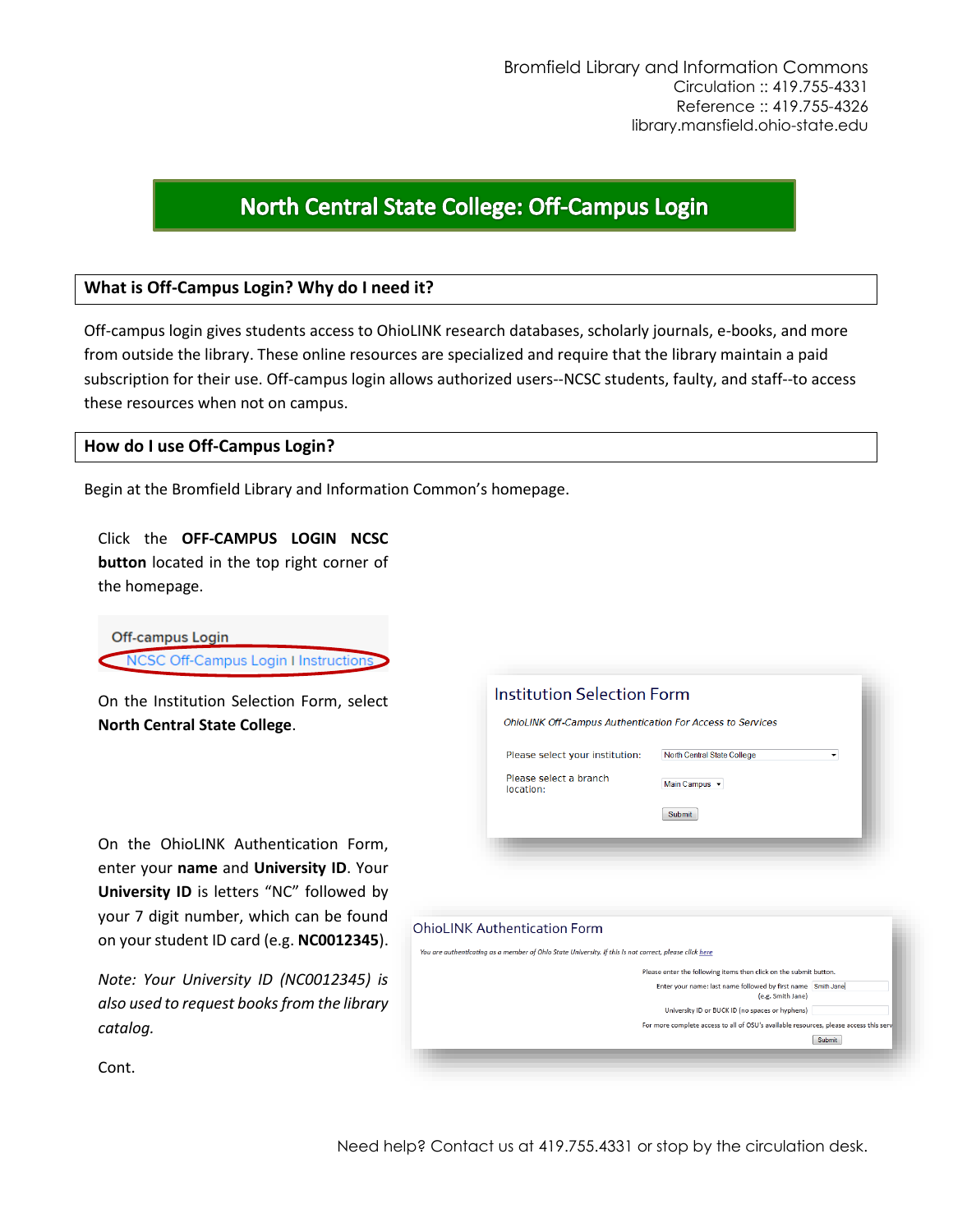### **How do I use Off-Campus Login?** Cont.

Select **Ohio State Mansfield** from the drop down menu.

Click link beneath **Listing of OhioLINK Provided Research Databases**.

After you login, you'll be able to choose the database you're looking for by **name**, or browse databases by **subject**.

|                | Browse by Subject   Browse by Type   Help                                                                             |  |  |  |  |  |  |  |  |  |  |  |  |  |  |  |  |  |  |
|----------------|-----------------------------------------------------------------------------------------------------------------------|--|--|--|--|--|--|--|--|--|--|--|--|--|--|--|--|--|--|
|                | By Name: 0-9 A B C D E F G H I J K L M N O P Q R S T U V                                                              |  |  |  |  |  |  |  |  |  |  |  |  |  |  |  |  |  |  |
|                |                                                                                                                       |  |  |  |  |  |  |  |  |  |  |  |  |  |  |  |  |  |  |
| <b>Results</b> |                                                                                                                       |  |  |  |  |  |  |  |  |  |  |  |  |  |  |  |  |  |  |
|                |                                                                                                                       |  |  |  |  |  |  |  |  |  |  |  |  |  |  |  |  |  |  |
|                | . 20th Century African-American Poetry<br>Now offered as part of the American and English Literature Collection(more) |  |  |  |  |  |  |  |  |  |  |  |  |  |  |  |  |  |  |
|                |                                                                                                                       |  |  |  |  |  |  |  |  |  |  |  |  |  |  |  |  |  |  |
|                |                                                                                                                       |  |  |  |  |  |  |  |  |  |  |  |  |  |  |  |  |  |  |

## **Other Useful Contacts**

**NC State Wireless Issues and Signup Form Contact the IT Service Desk:** M-F 8:00am to 5:00pm 419-755-4734 141 Fallerius Technical Building

Wireless internet access is available by signing a form at the IT office, room 141 Fallerius.

## **Canvas Login Assistance**

**Canvas Service Desk:** M-F 8:00am to 5:00pm 419-755-4706

Revised 1/15/2014